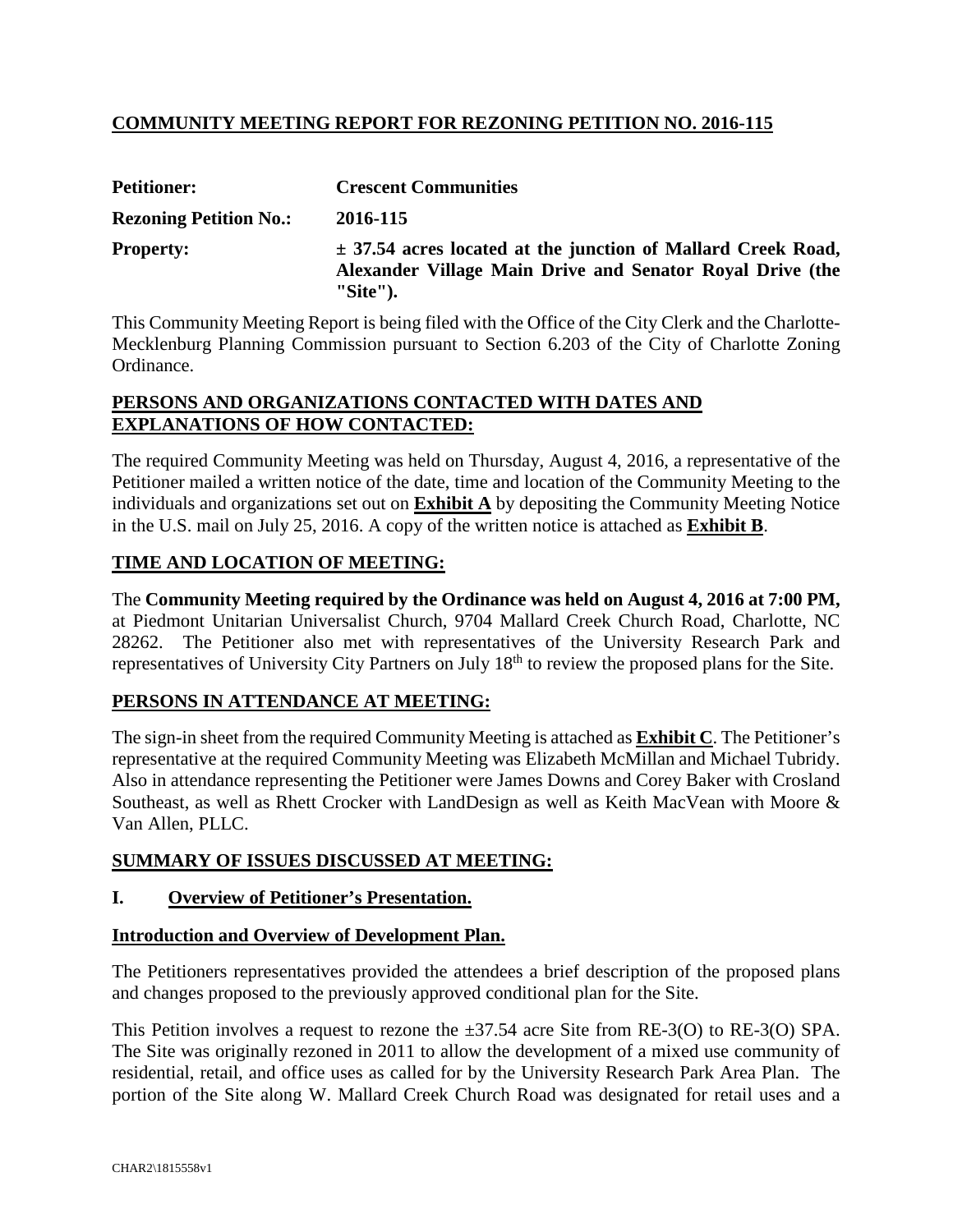possible hotel. This rezoning petition maintains the previously approved square footages and uses for the retail portion of the Petition.

The portions of the Site further south on Senator Royall Drive were designated for up to 300 residential units (east side of Senator Royall) and up to 250,000 square feet of office uses (west side of Senator Royall). The residential units proposed for the east side of Senator Royall have been developed, and are not part of this rezoning petition. This Petition proposes to substitute an additional 300 residential units for the previously approved 250,000 square feet of office uses.

This rezoning request will construct the previously agreed upon roadway improvements as well as extend two new public streets toward the western property boundary.

The Petitioners representatives also explained that a CANVAS session had been conducted for the community. The CANVAS process, a Crescent charrette-like process, results in the establishment of an overarching project vision as well as experience principles to guide the design and development process. The key theme developed for this residential community was Health and Wellness.

The Petitioners representatives also provided a description of some of the proposed retail tenants that would be developed on the retail portion of the Site. It is anticipated that a specialty grocer, restaurants, retail shops, a hotel and possibility a health and wellness use would be developed on the portion of the Site designated for retail uses. The uses would be design to be easily accessible to the existing residents and office workers of the research park as well as the new residential community.

Attendees were invited to ask questions.

#### **II. Summary of Questions/Comments and Responses:**

The one attendee at the meeting commented that it would be good to have additional restaurant options available a short distance from the existing residential uses. It was also commented on that residential communities near retail uses, that are easily accessible to residents via sidewalks and bike lanes, are among the most popular residential communities. The development of the previously approved retail uses and the addition of more residential uses at this location will create in the research park this type of residential and retail mixed use community residents are looking for.

It was also noted that new apartments would be designed to complement the existing apartments and not compete with them.

The attendees were thanked for their time and interest; the meeting was then adjourned.

## **CHANGES MADE TO PETITION AS A RESULT OF THE MEETING:**

No changes to the plan were made as a result of the community meeting.

## Crescent Communities

cc: Mayor and Members of Charlotte City Council Tammie Keplinger, Charlotte Mecklenburg Planning Department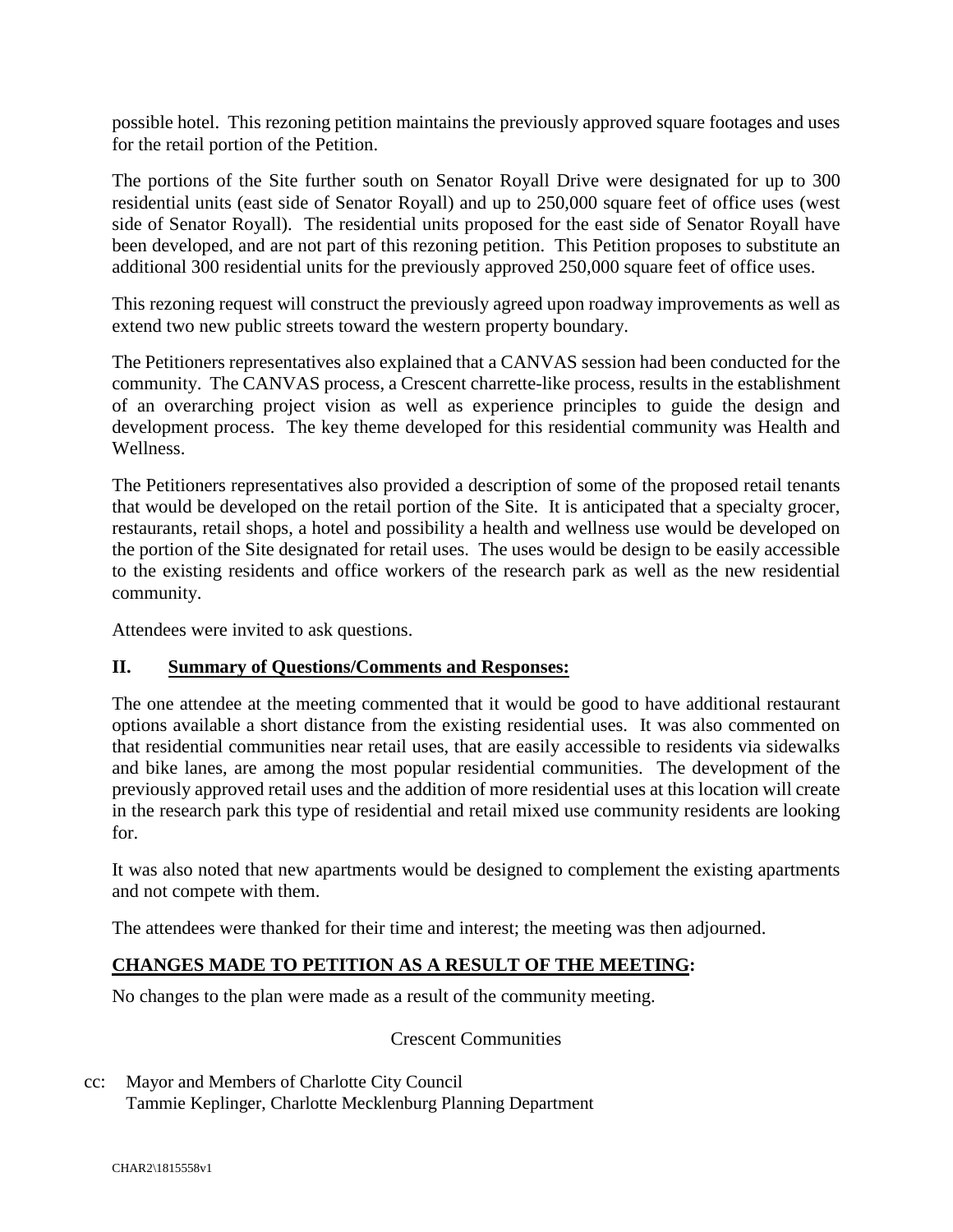Claire Lyte-Graham, Charlotte Mecklenburg Planning Department Elizabeth McMillan, Crescent Communities Michael Tubridy, Crescent Communities James Downs, Crosland Southeast Jeff Brown, Moore & Van Allen, PLLC Bridget Dixon, Moore & Van Allen, PLLC Keith MacVean, Moore & Van Allen, PLLC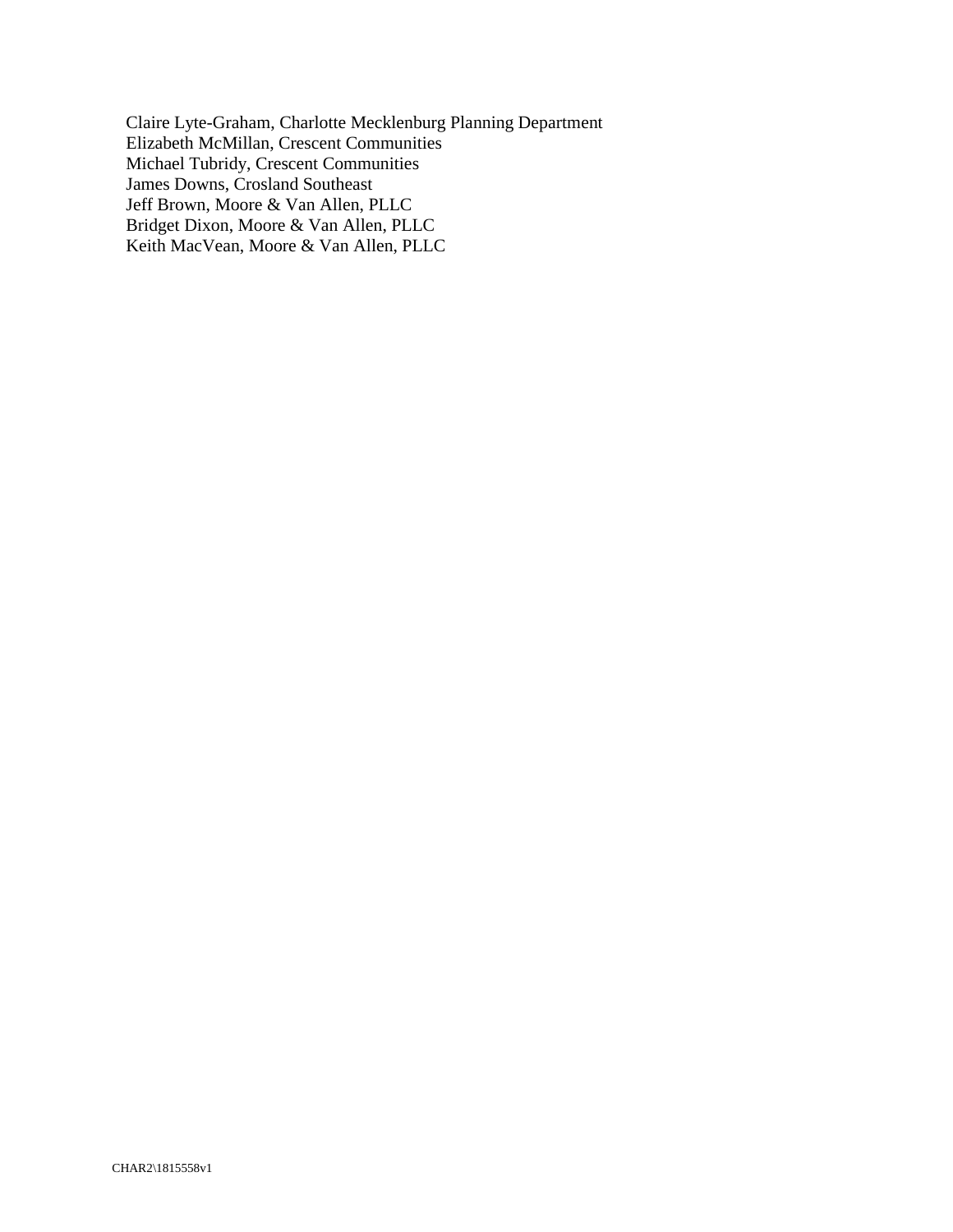| TaxPID<br>Pet No             | ownerlastn                                         | ownerfirst                   | cownerfirs                     | cownerlast                   | mailaddr1                        | mailaddr2 | city              |      | state zipcode |
|------------------------------|----------------------------------------------------|------------------------------|--------------------------------|------------------------------|----------------------------------|-----------|-------------------|------|---------------|
| 2016-115 04742104 ADAMS      |                                                    | <b>RONALD H</b>              |                                |                              | 5175 VIRGINIA AV                 |           | N CHARLESTON      | - SC | 29405         |
|                              | 2016-115 04738113 ALEXANDER VILLAGE ACQUISITION LP |                              | C/O ALLIANCE TAX ADVISORS      |                              | 433 E LAS COLINAS BLVD.STE 300   |           | <b>IRVING</b>     | TX   | 75039         |
|                              | 2016-115 02901141 ARBORS AT MALLARD CREEK          | PROPERTY OWNERS ASSO INC     |                                | C/O LAT PURSER & ASSOCIATES  | 4530 PARK RD STE 300             |           | CHARLOTTE         | NC   | 28209         |
|                              | 2016-115 02901130 CIRCLE K STORES INC              |                              |                                | ATTN: RELA ESTATE DEPARTMENT | 2440 WHITEHALL PARK DR SUITE 800 |           | CHARLOTTE         | NC.  | 28273         |
|                              | 2016-115 04742101 CRESCENT RESOURCES INC.          |                              |                                | C/O PROPERTY TAX DEPT        | 227 W TRADE ST STE 1000          |           | CHARLOTTE         | NC.  | 28202         |
|                              | 2016-115 02901127 EASTWOOD CONSTRUCTION LLC        |                              |                                |                              | 2857 WESTPORT RD                 |           | CHARLOTTE         | NC   | 28208         |
|                              | 2016-115 04738111 ELECTROLUX NORTH AMERICA INC     |                              |                                | ATTN: GENERAL COUNSEL        | 10200 DAVID TAYLOR DR            |           | CHARLOTTE         | NC   | 28262         |
|                              | 2016-115 02901139 GAVI THE ARBORS II LLC           |                              |                                | PURSER ARBORS LLC            | 4530 PARK RD SUITE 300           |           | CHARLOTTE         | NC   | 28209         |
| 2016-115 02901134 HARSHMAN   |                                                    | JAMES C(FAMILY TRUST)        | <b>CHERYL A (FAMILY TRUST)</b> | <b>HARSHMAN</b>              | 1518 F 3RD ST STF200             |           | CHARLOTTE         | NC.  | 28204         |
|                              | 2016-115 02901131 LANIER MALLARD CREEK LLC         |                              |                                |                              | PO BOX 1028                      |           | PINEVILLE         | NC.  | 28134         |
| 2016-115 04742103 (USA) INC  |                                                    | <b>LILLY INDUSTRIES</b>      |                                | C/O ALTUS GROUP              | 930 WEST FIRST ST #303           |           | <b>FORT WORTH</b> | TX   | 76102         |
| 2016-115 02902101 CHURCH INC |                                                    | MALLARD CREEK PRESBYTERIAN   |                                |                              | 1600 W MALLARD CREEK CHURCH RD   |           | CHARLOTTE         | NC.  | 28262         |
|                              | 2016-115 04738107 ASSOCIATION OF AMERICA           | TEACHERS INSURANCE & ANNUITY |                                |                              | 8500 ANDREW CARNEIGIE BV         |           | CHARLOTTE         | NC.  | 28262         |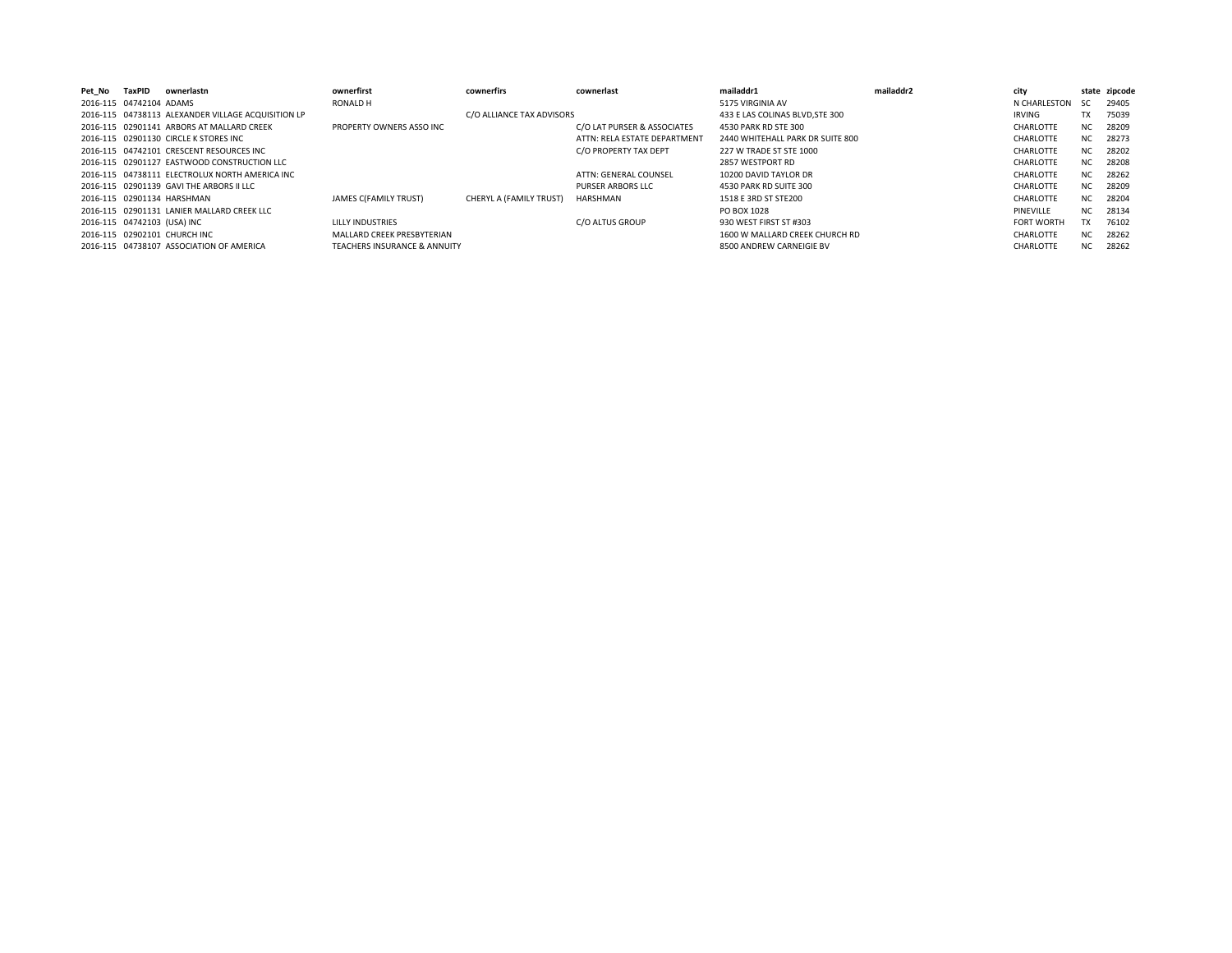| Pet. no  | FirstName       | LastName      | OrgLabel                 | MailAddres                | MailCity  | Με MailZip      |
|----------|-----------------|---------------|--------------------------|---------------------------|-----------|-----------------|
| 2016-115 | Patrick & Helin | Beach         | Fountaingrove HOA        | 11024 Fountaingrove Drive | Charlotte | <b>NC 28262</b> |
| 2016-115 | Neale           | Turlington    | Chatham HOA              | Post Office Box 11906     | Charlotte | <b>NC 28220</b> |
| 2016-115 | Kevin           | Archer        | Colvard Park HOA         | 3008 Colvard Park Wav     | Charlotte | <b>NC 28269</b> |
| 2016-115 | Wendy           | Parks         | Arbor Hills HOA          | Post Office Box 11906     | Charlotte | <b>NC 28220</b> |
| 2016-115 | Veronica        | Foster        | Lexington                | 2313 Arden Gate Lane      | Charlotte | <b>NC 28262</b> |
| 2016-115 | Anthony         | Wooding       | Claybrooke NA            | 10179 Claybrooke Drive    | Charlotte | <b>NC 28262</b> |
| 2016-115 | Denise          | Hallett       | Vulcan Materials Co.     | 11020 David Taylor Road   | Charlotte | <b>NC 28262</b> |
| 2016-115 | Clair           | Lane          | Fountain Grove HOA       | 2026 Chipstone Road       | Charlotte | <b>NC 28262</b> |
| 2016-115 | Carolyn         | Sands         | Mallard Glen Village HOA | 10339 Garrett Grigg Road  | Charlotte | <b>NC 28262</b> |
| 2016-115 | Ravi            | Vallabhapuram | Maplewood                | 1147 Boxelder Lane        | Charlotte | <b>NC 28262</b> |
|          |                 |               |                          |                           |           |                 |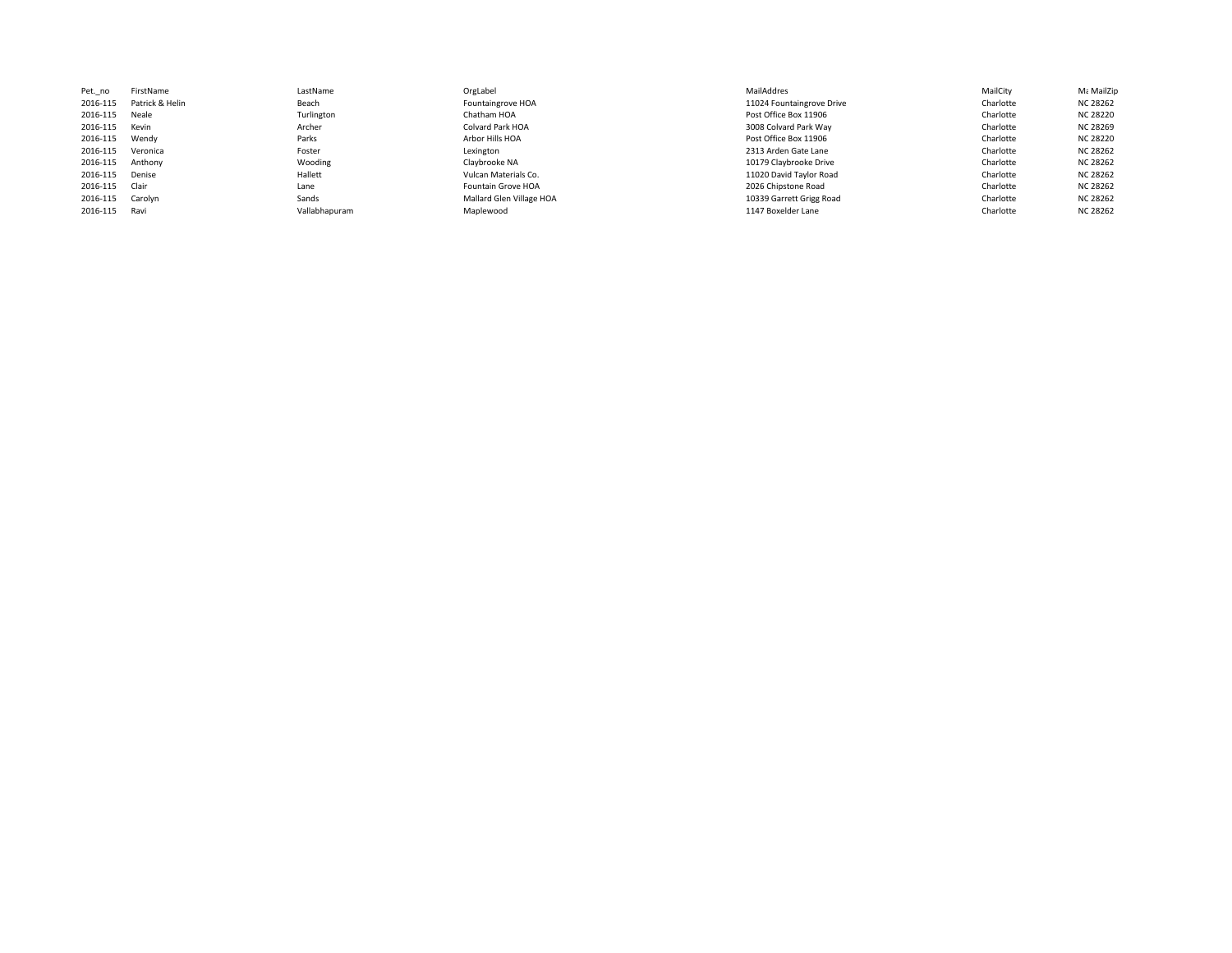### **NOTICE TO INTERESTED PARTIES OF A REZONING PETITION PETITION # 2016-115 – Crescent Communities**

| Subject:                   | Rezoning Petition No. 2016-115                                                           |
|----------------------------|------------------------------------------------------------------------------------------|
| Petitioner/Developer:      | <b>Crescent Communities</b>                                                              |
| <b>Current Land Use:</b>   | Vacant                                                                                   |
| <b>Existing Zoning:</b>    | $RE-3(O)$                                                                                |
| <b>Rezoning Requested:</b> | $RE-3(O)$ SPA                                                                            |
| Date and Time of Meeting:  | <b>Thursday, August 4, 2016 at 7:00 p.m.</b>                                             |
| Location of Meeting:       | Piedmont Unitarian Universalist Church<br>9704 Mallard Creek Road<br>Charlotte, NC 28262 |
| Date of Notice:            | July $25^{\text{th}}$ , 2016                                                             |

We are assisting Crescent Communities (the "Petitioner") on a Rezoning Petition recently filed that requests modifications to the previously approved site plan for the property located on the south side of W. Mallard Creek Church Road and on both sides of Senator Royall Drive (the "Site") the revised site plan will allow an additional residential community in lieu of office uses, as well as modify other conditions of the previously approved conditional plan. We take this opportunity to furnish you with basic information concerning the Petition and to invite you to attend a Community Meeting to discuss it.

#### **Background and Summary of Request:**

This Petition involves a request to rezone the  $\pm 37.54$  acre Site from RE-3(O) to RE-3(O) SPA. The Site was originally rezoned in 2011 to allow the development of a mixed use community of residential, retail, and office uses as called for by the University Research Park Area Plan. The portion of the Site along W. Mallard Creek Church Road was designated for retail uses and a possible hotel. This rezoning petition maintains the previously approved square footages and uses for the retail portion of the Petition.

The portions of the Site further south on Senator Royall Drive were designated for up to 300 residential units (east side of Senator Royall) and up to 250,000 square feet of office uses (west side of Senator Royall). The residential units proposed for the east side of Senator Royall have been developed, and are not part of this rezoning petition. This Petition proposes to substitute an additional 300 residential units for the previously approved 250,000 square feet of office uses.

This rezoning request will construct the previously agreed upon roadway improvements as well as extend two new public streets toward the western property boundary.

The other changes proposed by the new rezoning petition include:

Modifying the restriction on retail uses to allow retail uses with more than 27,000 square feet. This will allow retail services such as a grocery store that have expressed an interest in the Site;

A modification to the 100 foot setback along W. Mallard Creek Church Road to allow better visibility of the approved retail uses. A 50 foot attractively landscaped setback will be established along W. Mallard Creek Road; and

Additional flexibility on the type and placement of the allowed uses with accessory drive-through windows. A prohibition on a gas station with or without a convenience store will be maintained.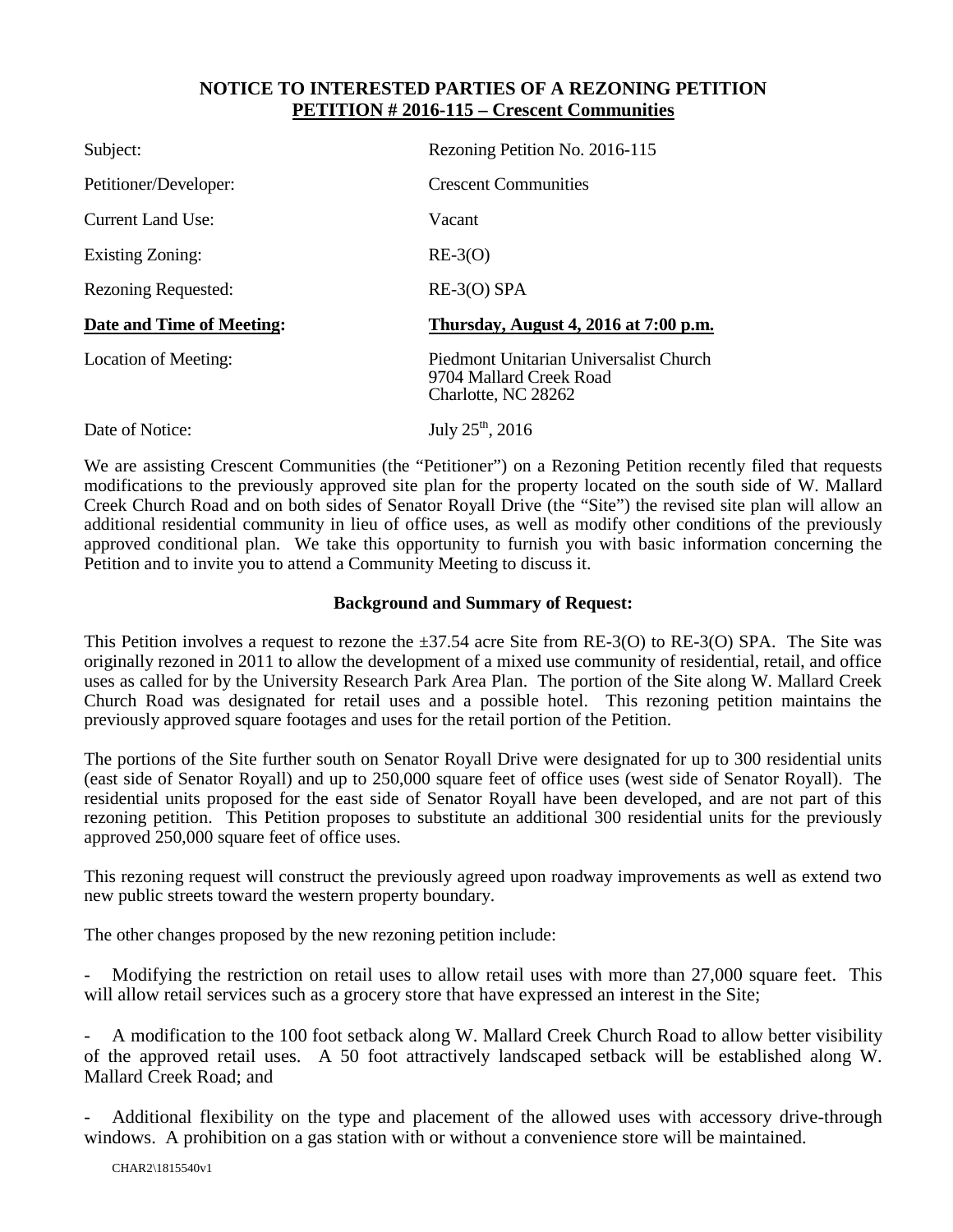#### **Community Meeting Date and Location:**

The Charlotte-Mecklenburg Planning Department's records indicate that you are either a representative of a registered neighborhood organization or an owner of property near the Site. **Accordingly, we are extending an invitation to attend the upcoming Community Meeting to be held on Thursday, August 4, 2016, at 7:00 p.m. at Piedmont Unitarian Universalist Church, 9704 Mallard Creek Church Road, Charlotte, NC 28262.** Representatives of the Petitioner look forward to discussing this exciting rezoning proposal with you at the Community Meeting.

In the meantime, should you have questions about this matter, you may call Keith MacVean (704-331-3531) or Jeff Brown (704-331-1144). Thank you.

cc: Mayor and Members of Charlotte City Council Tammie Keplinger, Charlotte Mecklenburg Planning Commission Elizabeth McMillan, Crescent Communities Michael Tubridy, Crescent Communities James Downs, Crosland Southeast Jeff Brown, Moore & Van Allen, PLLC Bridget Dixon, Moore & Van Allen, PLLC Keith MacVean, Moore & Van Allen, PLLC

**Site Location**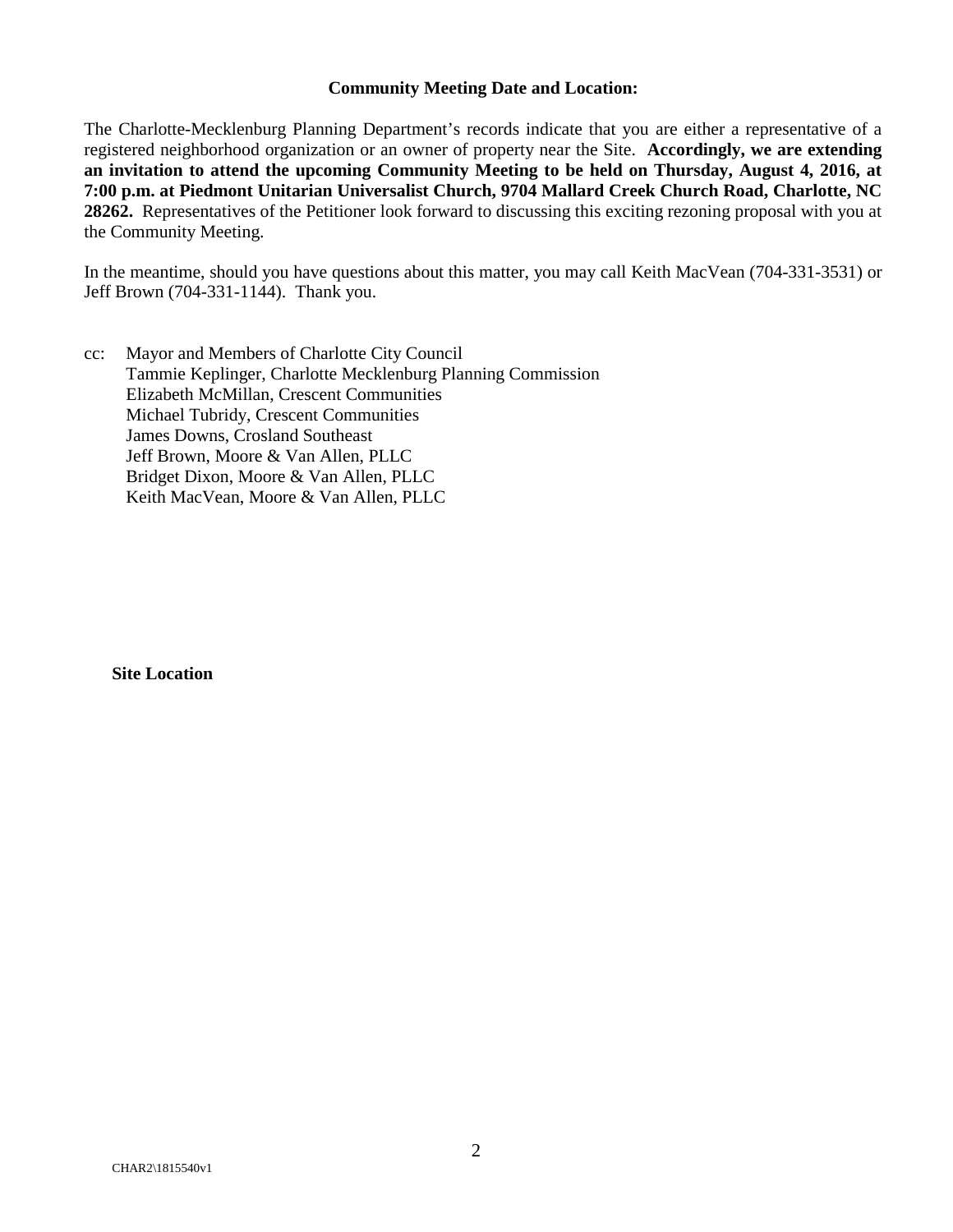